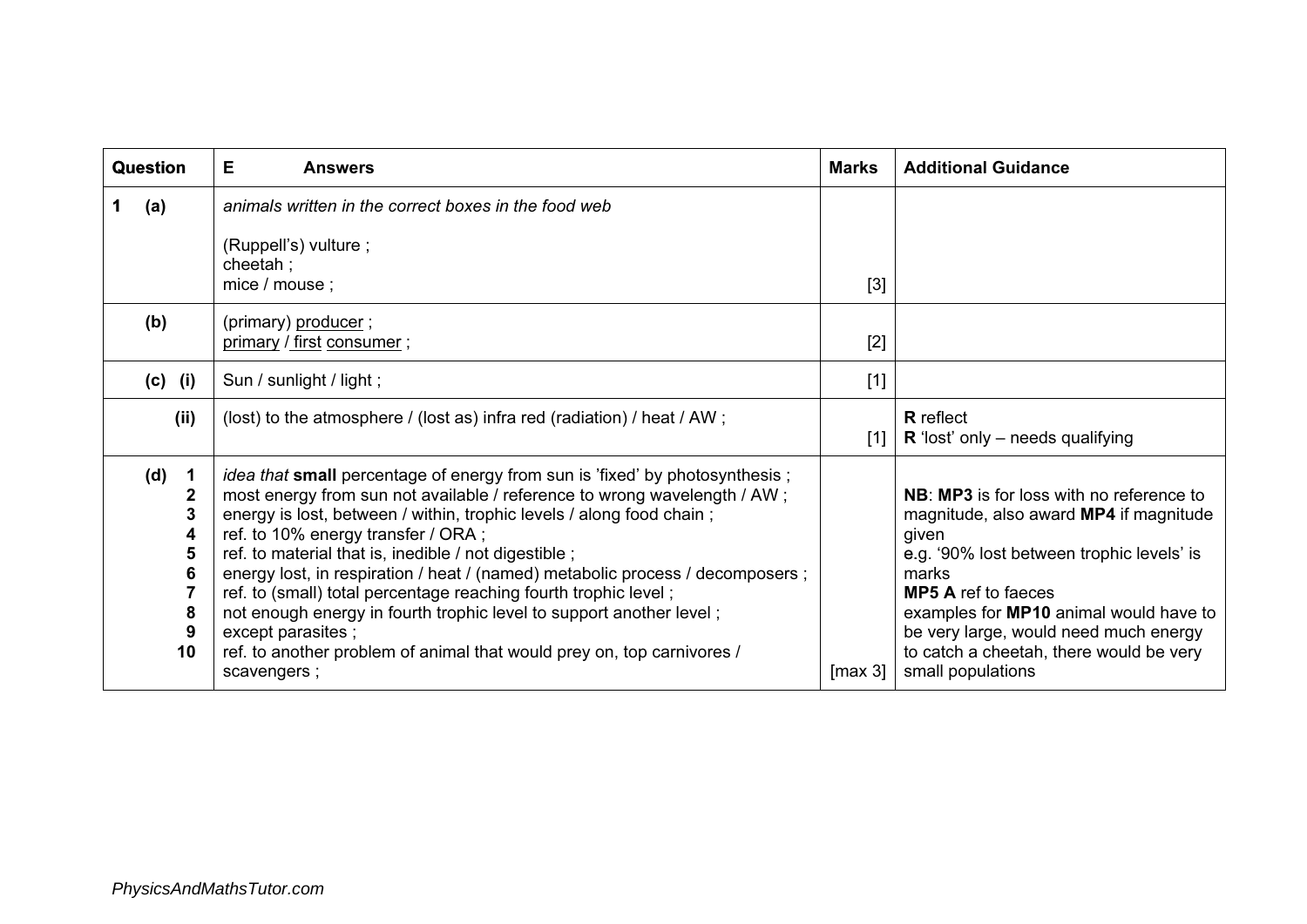| <b>Question</b>                                                   | Е<br><b>Answers</b>                                                                                                                                                                                                                                                                                                                                                                                                                                                                                                                                            | <b>Marks</b>           | <b>Additional Guidance</b>                                                                                                                                                                                                                                                                   |
|-------------------------------------------------------------------|----------------------------------------------------------------------------------------------------------------------------------------------------------------------------------------------------------------------------------------------------------------------------------------------------------------------------------------------------------------------------------------------------------------------------------------------------------------------------------------------------------------------------------------------------------------|------------------------|----------------------------------------------------------------------------------------------------------------------------------------------------------------------------------------------------------------------------------------------------------------------------------------------|
| (e)<br>$\mathbf 1$<br>2<br>3<br>4<br>5<br>6<br>8<br>9<br>10<br>11 | feed is expensive / fish is sold at high price;<br>more energy efficient to feed humans on, crops / producers / animals used to<br>make the fish food;<br>waste from salmon / excess feed, causes eutrophication;<br>diseases / parasites, spread easily in (high density of) salmon;<br>diseases spread to, wild fish / other organisms;<br>chemicals used to control disease also pollutants;<br>escapees breed with wild fish;<br><i>idea of genetic pollution of wild fish;</i><br>escapees compete with wild fish;<br>extinction of wild fish;<br>$AVP$ ; | $\lceil \max 3 \rceil$ | No credit for energy losses along the<br>chain as already given in Question 1d<br>AVP e.g. chemicals / antibiotics /<br>hormones in feed passed on<br>e.g. less waste if humans could eat hi<br>protein 'fish food' instead<br>e.g. low quality stock compared with wi<br>(less competition) |
|                                                                   | [Total: 13]                                                                                                                                                                                                                                                                                                                                                                                                                                                                                                                                                    |                        |                                                                                                                                                                                                                                                                                              |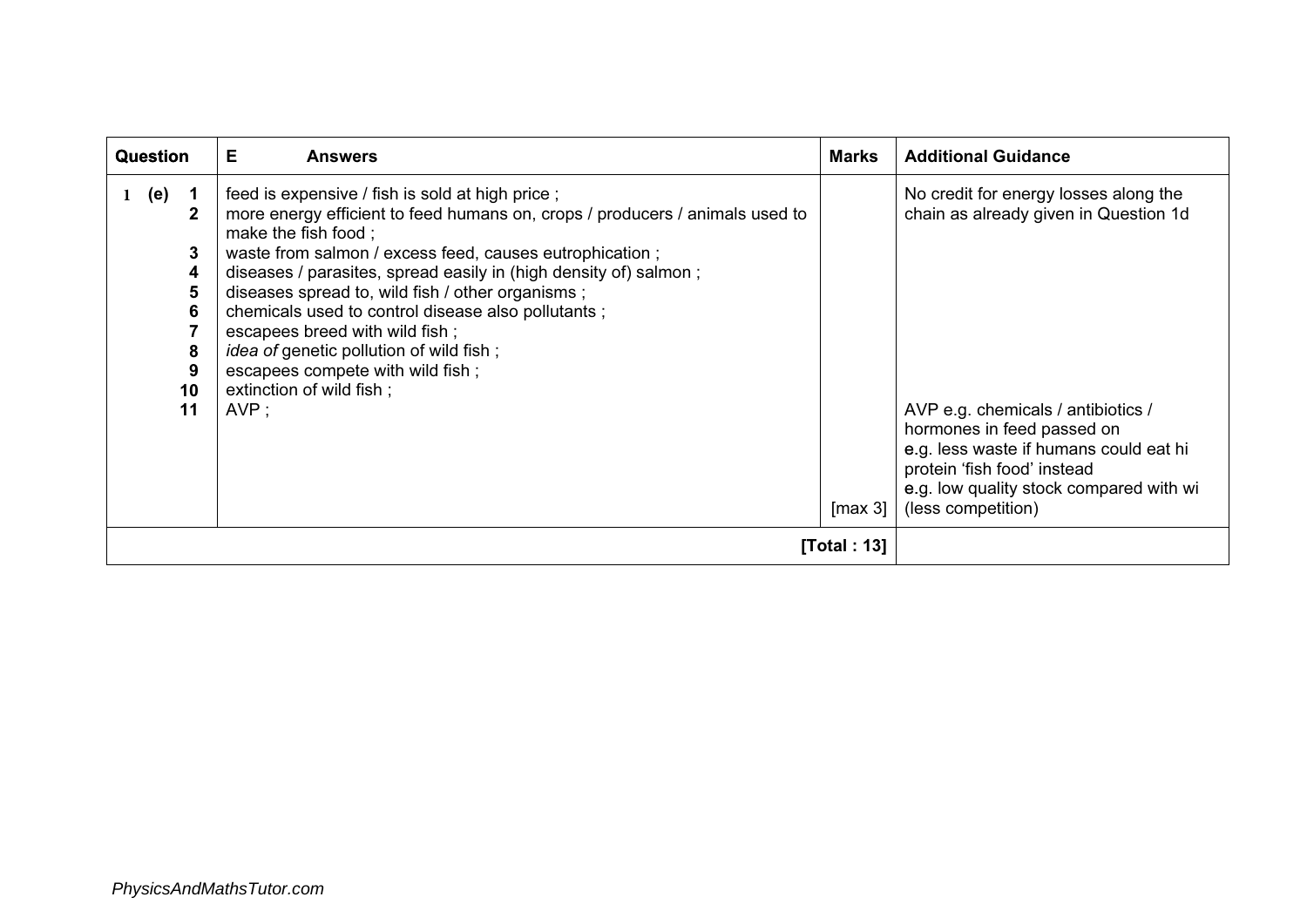| Question |     | E<br><b>Answers</b>                                                                                                                                                                                                                                                                                                                                                                                                  |                  | <b>Additional Guidance</b>       |  |
|----------|-----|----------------------------------------------------------------------------------------------------------------------------------------------------------------------------------------------------------------------------------------------------------------------------------------------------------------------------------------------------------------------------------------------------------------------|------------------|----------------------------------|--|
|          | (a) | group of organisms / individuals, of same species;<br>can interbreed;<br>live in same area / habitat (at same time);                                                                                                                                                                                                                                                                                                 |                  | R 'people'                       |  |
|          | (b) | numbers of brown plant hoppers remain low, up to 40<br>1<br>days $/$ day 40;<br>low numbers when spraying occurs (days 15 to 38);<br>2<br>rapid increase when spraying stopped / AW;<br>3<br>then, crash / decrease;<br>4<br>any population figure with unit;<br>5<br>e.g. to maximum of over 1000 per $m^2$                                                                                                         | max <sub>3</sub> | <i>ignore</i> ref. to resistance |  |
|          | (c) | pesticide absorbed by the plants;<br>transported through the plant in the phloem;<br>ingested / AW, by insect when it, eats / sucks;<br>toxic / poisonous, to insect;                                                                                                                                                                                                                                                | max <sub>2</sub> | A 'eats the plant'               |  |
|          | (d) | 1   no population explosion / AW;<br>effective at reducing the numbers / AW;<br>ref. to comparative figures from the graph;<br>no pollution / damage to environment;<br>5   no killing of harmless species;<br>no concentration of pesticide in food chain;<br>no pesticide left in foods / no harm to humans from the<br>spray;<br>8   no development of resistance to pesticide;<br>less cost / economic benefits; |                  |                                  |  |
|          |     | 10 $\vert$ AVP ; e.g. accept part of natural food chain                                                                                                                                                                                                                                                                                                                                                              | max <sub>3</sub> |                                  |  |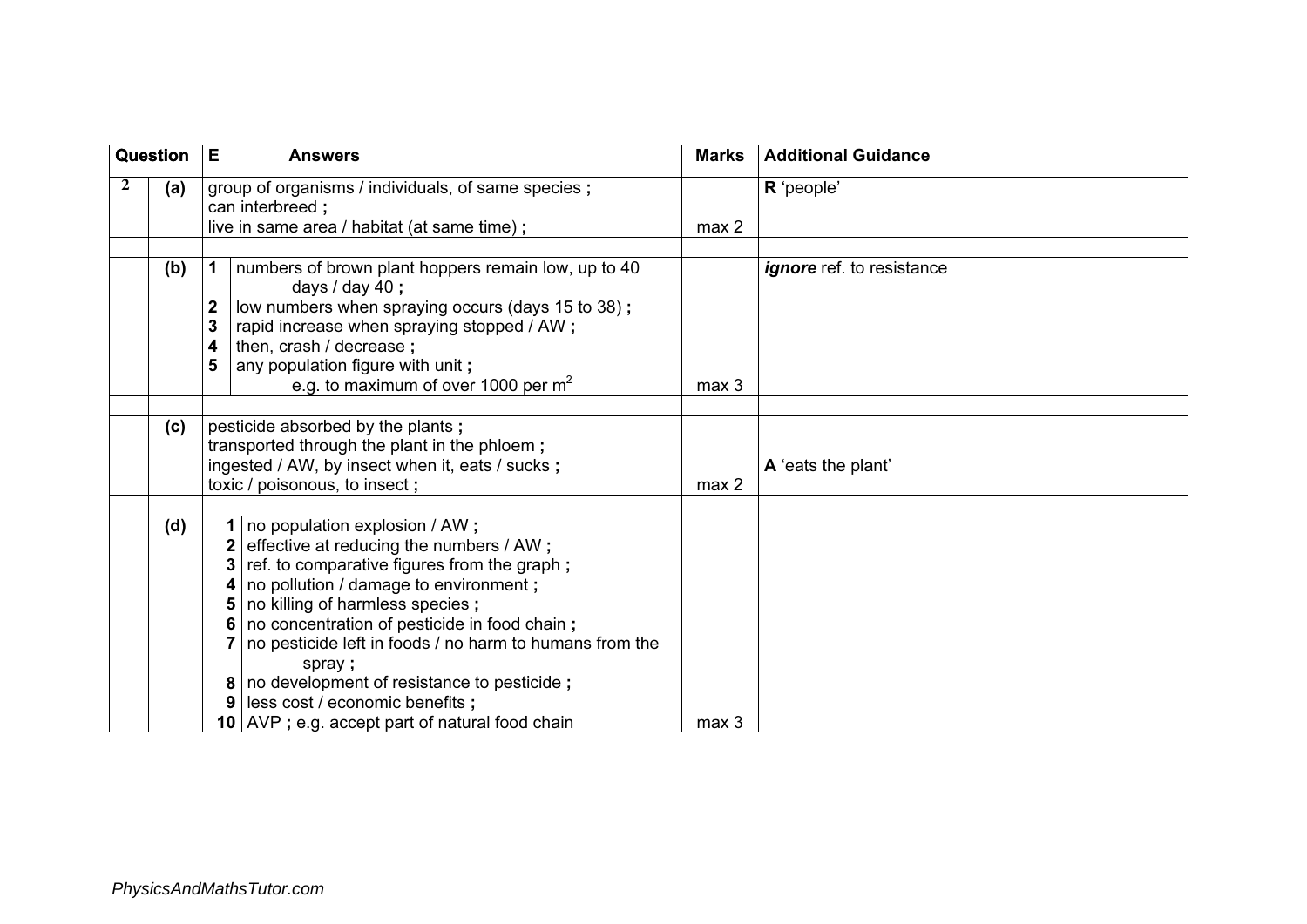|             | Question | Е | <b>Answers</b>                                                                                                                                                                                                                                                                                                                                                                                           | <b>Marks</b>     | <b>Additional Guidance</b>                                                                                   |
|-------------|----------|---|----------------------------------------------------------------------------------------------------------------------------------------------------------------------------------------------------------------------------------------------------------------------------------------------------------------------------------------------------------------------------------------------------------|------------------|--------------------------------------------------------------------------------------------------------------|
| $\mathbf 2$ | (e)      | 9 | decreased rainfall;<br>$2$   flooding ;<br>3   erosion / loss of (top)soil;<br>$4$ desertification ;<br>5 silting of rivers;<br>6 loss of (plant) nutrients / soil fertility;<br>7 disruption to food chain;<br>8 loss of habitat;<br>  extinction / loss of biodiversity ;<br>10 effect on carbon dioxide in the atmosphere;<br>11 justification for effect; A unproductive forest /<br>productive crop |                  | A species become, rare / endangered<br>A increase or decrease if justified e.g. leading to global<br>warming |
|             |          |   | $12$ AVP ;                                                                                                                                                                                                                                                                                                                                                                                               | max <sub>4</sub> |                                                                                                              |
|             |          |   |                                                                                                                                                                                                                                                                                                                                                                                                          | [Total: 14]      |                                                                                                              |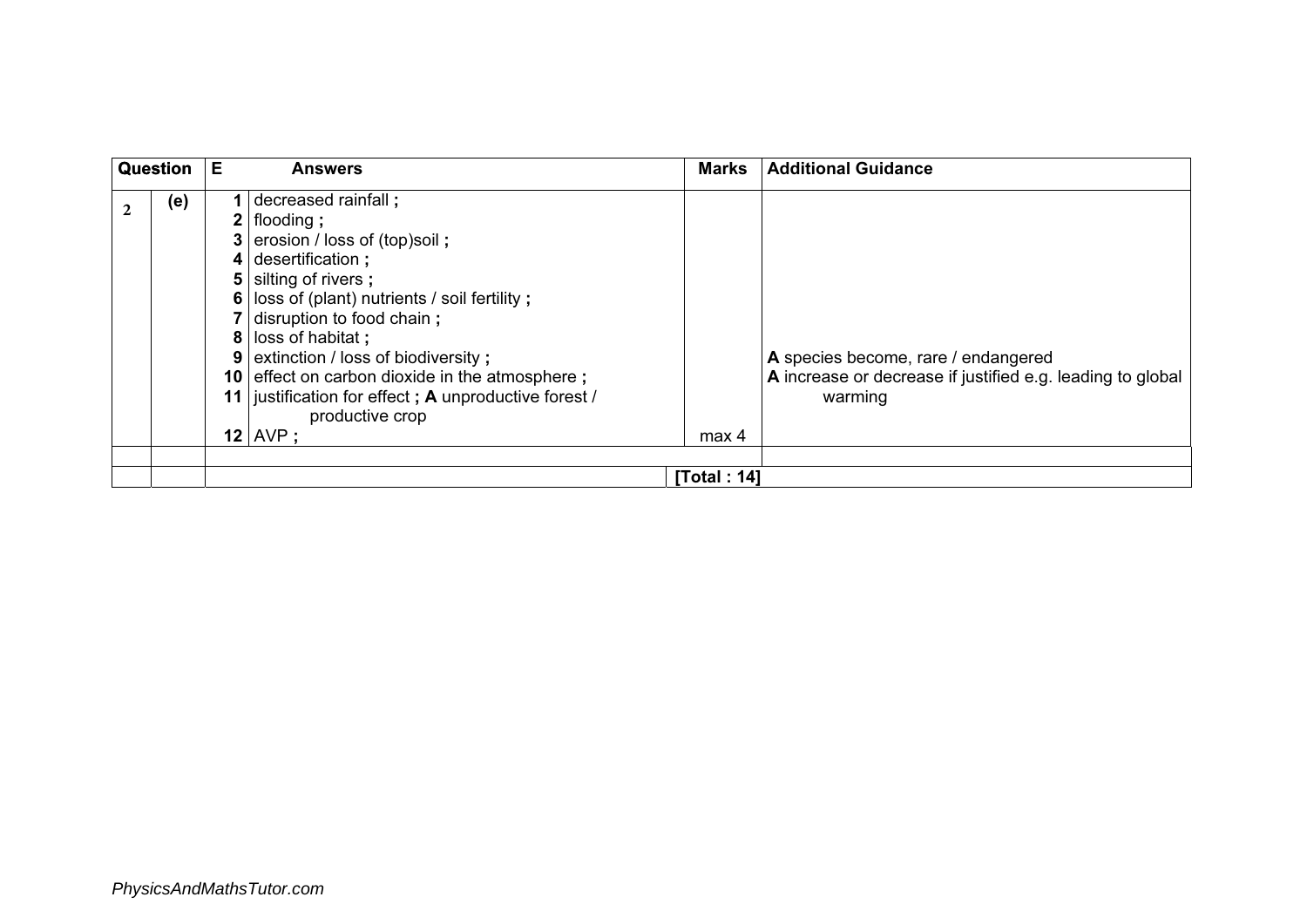| Question       | scheme                                                                                                                                                                                                                                                                                                                           |         | <b>Guidance</b>                                                                                                                                                                                                |
|----------------|----------------------------------------------------------------------------------------------------------------------------------------------------------------------------------------------------------------------------------------------------------------------------------------------------------------------------------|---------|----------------------------------------------------------------------------------------------------------------------------------------------------------------------------------------------------------------|
| 3<br>$(a)$ (i) | high temperature<br>denature enzymes;<br>kill bacteria;                                                                                                                                                                                                                                                                          |         | R 'kills enzymes'<br>R 'denatures bacteria'                                                                                                                                                                    |
|                | to give optimum temperature (for, enzymes / bacteria);                                                                                                                                                                                                                                                                           | [max 2] |                                                                                                                                                                                                                |
| (ii)           | respiration is anaerobic;<br>lactic acid, produced; A lactate / formula                                                                                                                                                                                                                                                          | [2]     | <b>IGNORE</b> carbon dioxide<br>treat MPs independently                                                                                                                                                        |
| (iii)          | A named example of a food additive;<br>colouring;<br>preservative / stabiliser / emulsifier / antioxidant;<br>flavouring / (artificial) sweetener;<br>thickening agent;                                                                                                                                                          | [max 1] | <b>IGNORE</b> international numbers / E-numbers<br><b>R</b> any food nutrient(s)<br>A 'conservants'                                                                                                            |
| (b)            | description<br>sigmoid (growth curve) or lag phase + exponential/log +<br>stationary 2<br>phase;<br>little/no growth, rapid growth, no growth / 'leveling off';<br>explanation<br>lag phase<br>small number of bacteria;<br>3                                                                                                    |         | marking points may be taken from labels and<br>annotations on the graph                                                                                                                                        |
|                | produce, proteins / enzymes / DNA ; A builds up energy/food<br>4<br>stores<br>exponential phase<br>binary fission / asexual reproduction;<br>5<br>no limiting factors / no competition / plenty of food / plenty of<br>6<br>resources;<br>stationary phase<br>death rate = 'birth' rate;<br>7<br>resources / food, used up;<br>8 |         | R 'adapting to the environment'<br>5 population doubles every time bacteria divide<br>6 IGNORE ref. to temperature<br>A factors now limiting / competition for food /<br>8<br>oxygen used up / toxins built up |
|                | p_ not, favourable / optimum;<br>9                                                                                                                                                                                                                                                                                               | [max 5] |                                                                                                                                                                                                                |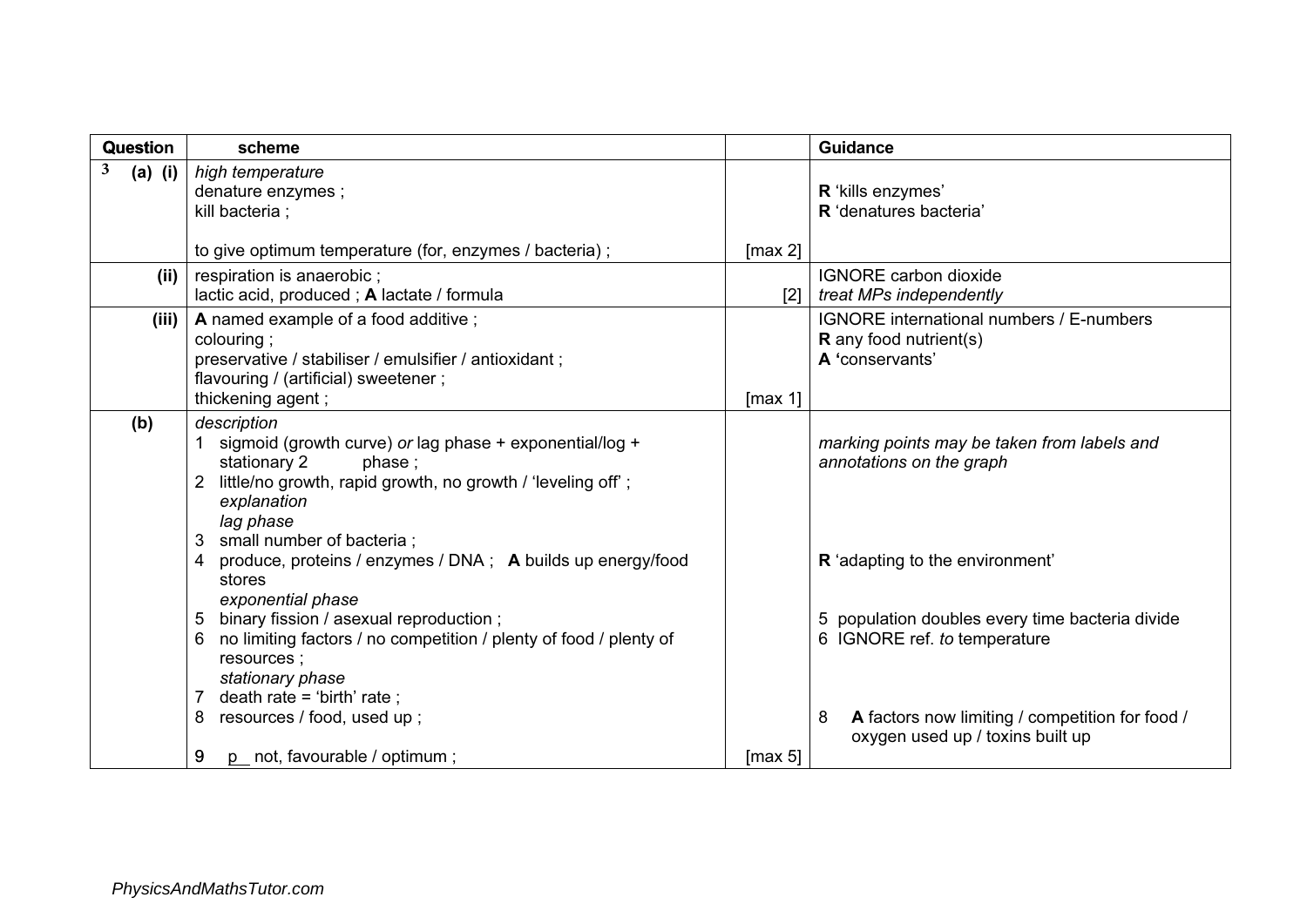| <b>Question</b> | <b>Expected Answers</b>                                                                                                                                                                                                                                                                   | <b>Marks</b> | <b>Guidance</b>                                                                     |
|-----------------|-------------------------------------------------------------------------------------------------------------------------------------------------------------------------------------------------------------------------------------------------------------------------------------------|--------------|-------------------------------------------------------------------------------------|
| (c)             | conditions not favourable ;                                                                                                                                                                                                                                                               |              |                                                                                     |
|                 | cannot compete with S. thermophilus; ora<br>cannot increase until pH, falls / changes; ora<br>3<br>cannot increase until oxygen concentration decreases; ora<br>4<br>grows slower than S. thermophilus;<br>5<br>takes longer to, adapt / feed;<br>6<br>fewer L. bulgaricus to start with; |              | <b>R</b> direct feeding of L. bulgaricus on S thermophilus                          |
|                 | <i>idea that substance / condition, provided by S. thermophilus;</i><br>8                                                                                                                                                                                                                 | [2]          | 8 A S. thermophilus changed the environment<br>to allow for growth of L. bulgaricus |
| [Total: 12]     |                                                                                                                                                                                                                                                                                           |              |                                                                                     |